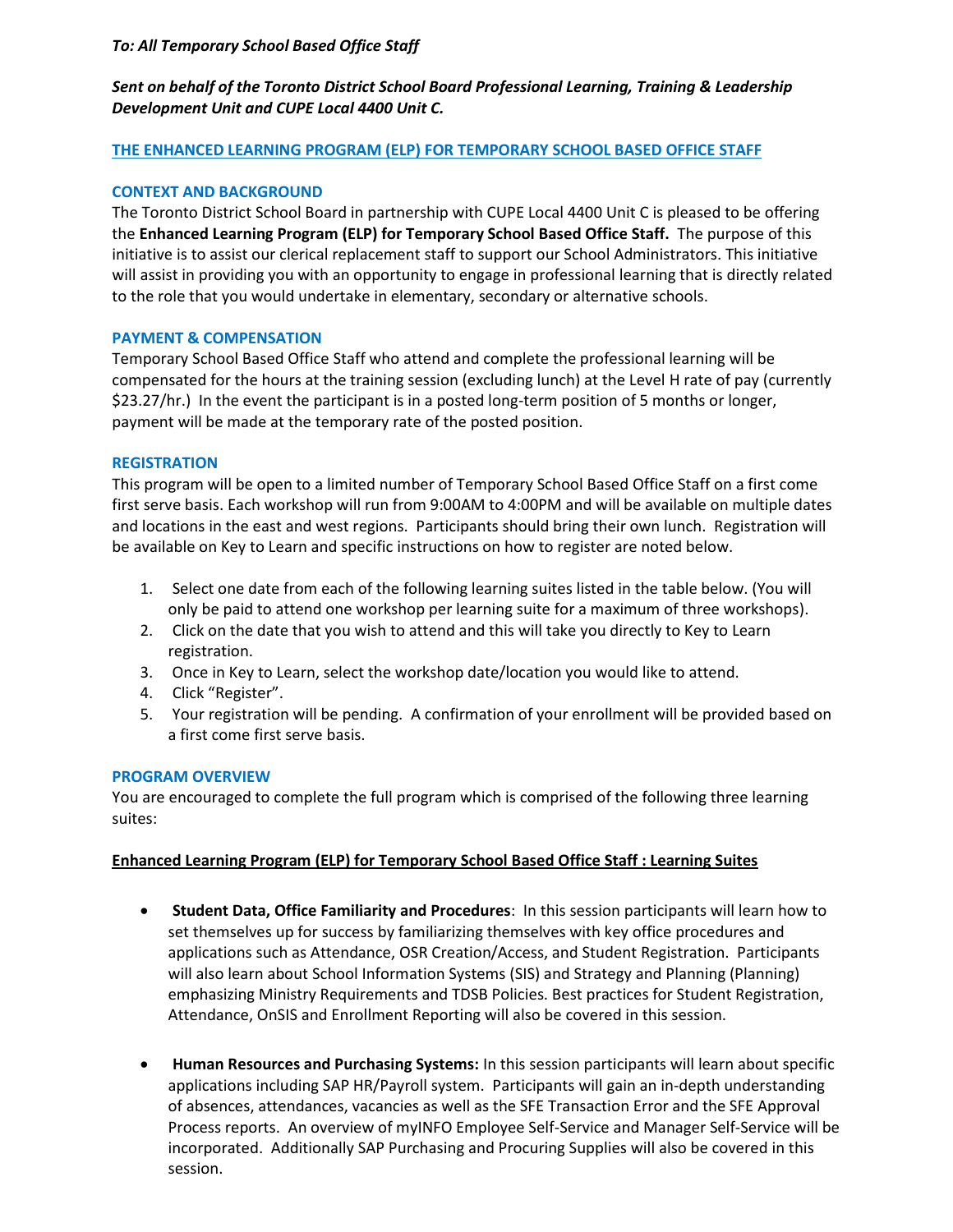**Budgeting and Finance:** In this session participants will be provided with the foundational knowledge required to successfully manage the daily and monthly tasks for managing school finances. This includes TDSB Business Policies and Procedures as they pertain to school finances, Petty Cash vs. School Generated Funds, Safe Cash Handling, Banking and Procurement Methods. Participants will acquire familiarity with Quicken and School Cash Online financial management systems. Participants will also gain the required knowledge to assist their school administrators by accessing and interpreting basic SAP Financial Reports.

Please register for one workshop from each of the three learning suites offered below.

# **LEARNING SUITE A: STUDENT DATA, OFFICE FAMILIARITY AND PROCEDURES**

**(Please register for only one of following sessions by clicking on the date that you wish to attend)**

| Date                        | Location                    | <b>ROOM</b>         |
|-----------------------------|-----------------------------|---------------------|
| Monday, December 10, 2018   | David and Mary Thomson CI - | <b>Staff Lounge</b> |
|                             | 2740 Lawrence Ave E,        |                     |
|                             | Scarborough, ON.            |                     |
| Tuesday, December 11, 2018  | 1 Civic Center Court        | In-Service Room     |
|                             | Etobicoke, ON.              |                     |
| Tuesday, January 8, 2019    | 1 Civic Center Court        | In-Service Room     |
|                             | Etobicoke, ON.              |                     |
| Thursday, January 10, 2019  | David and Mary Thomson CI - | <b>Staff Lounge</b> |
|                             | 2740 Lawrence Ave E,        |                     |
|                             | Scarborough, ON.            |                     |
| Wednesday, February 6, 2019 | David and Mary Thomson CI - | <b>Staff Lounge</b> |
|                             | 2740 Lawrence Ave E,        |                     |
|                             | Scarborough, ON.            |                     |
| Thursday, February 7, 2019  | 1 Civic Center Court        | In-Service Room     |
|                             | Etobicoke, ON.              |                     |

# **LEARNING SUITE B: HUMAN RESOURCES AND PURCHASING SYSTEMS**

## **(Please register for only one of following sessions by clicking on the date that you wish to attend)**

| Date                         | Location                    | <b>ROOM</b>         |
|------------------------------|-----------------------------|---------------------|
| Tuesday, January 15, 2019    | 1 Civic Center Court        | In-Service Room     |
|                              | Etobicoke, ON.              |                     |
| Wednesday, January 16, 2019  | 1 Civic Center Court        | Boardroom           |
|                              | Etobicoke, ON.              |                     |
| Monday, January 21, 2019     | David and Mary Thomson CI - | <b>Staff Lounge</b> |
|                              | 2740 Lawrence Ave E,        |                     |
|                              | Scarborough, ON.            |                     |
| Monday, February 11, 2019    | David and Mary Thomson CI - | Cafeteria North     |
|                              | 2740 Lawrence Ave E,        |                     |
|                              | Scarborough, ON.            |                     |
| Wednesday, February 13, 2019 | 1 Civic Center Court        | In-Service Room     |
|                              | Etobicoke, ON.              |                     |
| Tuesday, February 26, 2019   | David and Mary Thomson CI - | <b>Staff Lounge</b> |
|                              | 2740 Lawrence Ave E,        |                     |
|                              | Scarborough, ON.            |                     |